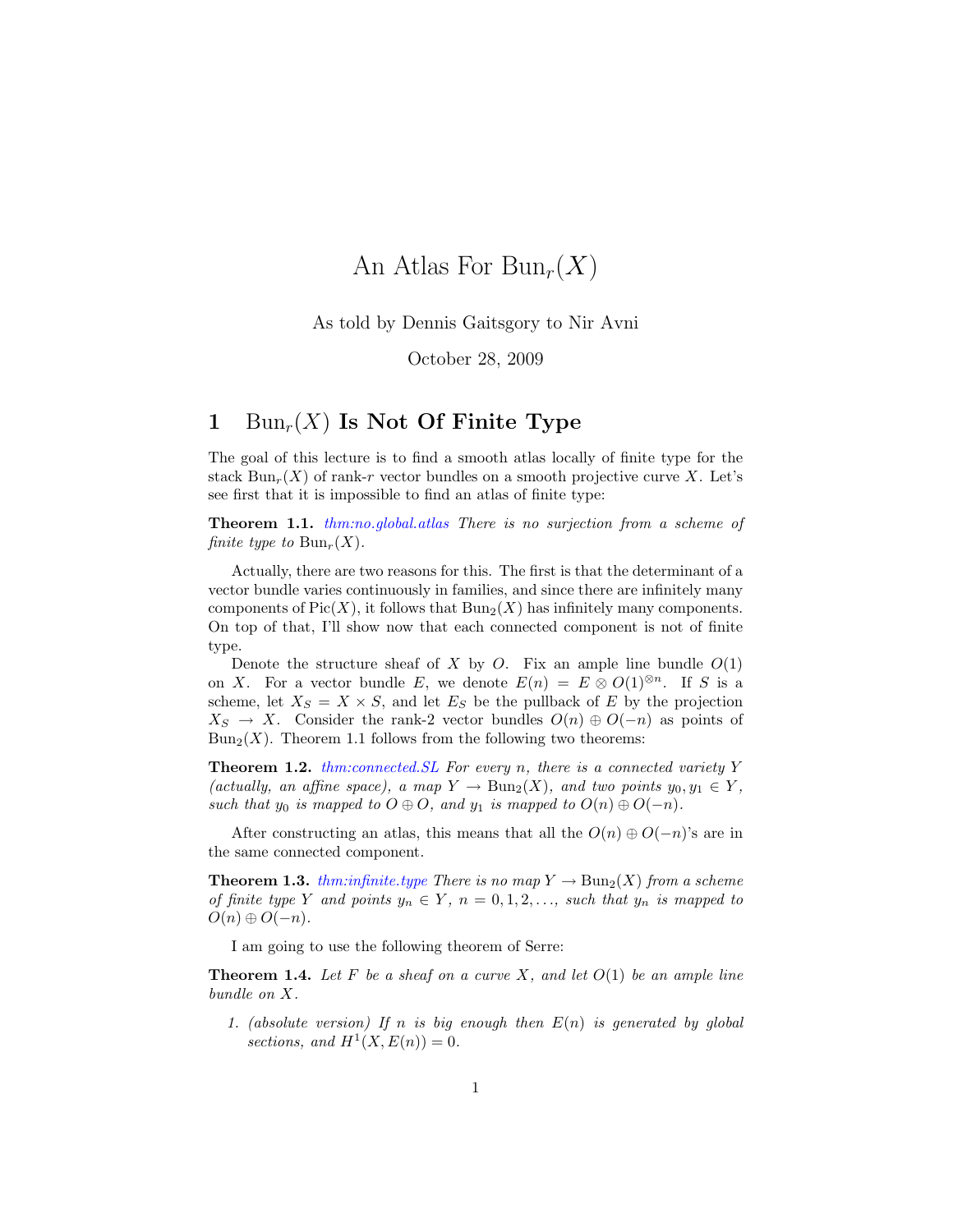2. (relative version) For every scheme S of finite type, if n is big enough, then  $E_S(n)$  is generated by global sections, and  $R^1p_*E(n) = 0$ , where  $p: X_S \to S$  is the projection.

*Proof of Theorem 1.2.* I want to show first that  $F = O_X \oplus O_X$  is an extension of  $O_X(-n)$  by  $O_X(n)$ .  $F(n)$  is globally generated by Serre's theorem. Therefore, there is a never-zero section  $s \in \Gamma(F(n))$ . This gives a short exact sequence

$$
0 \to O_X \to F(n) \to F(n)/O_X = L \to 0.
$$

Note that  $L$  must be a line bundle. By untwisting, we get

$$
0 \to O_X(-n) \to F \to L(-n) \to 0.
$$

By looking at the determinant, the last term must be  $O_X(n)$ .

Finally, the space of extensions of  $O_X(n)$  by  $O_X(-n)$  is the affine space  $Ext(O_X(n), O_X(-n)).$  $\Box$ 

*Proof of Theorem 1.3.* A map  $Y \to \text{Bun}_2 X$  is a rank 2 vector bundle E on  $X_Y$ . By Serre, there is n such that  $E(n)$  is globally generated, and hence  $E_y$  is globally generated for all y. But  $E_{y_{n+1}}(n) = O(-1) \oplus O(2n+1)$  is not globally generated.  $\Box$ 

## 2 Bun<sub>r</sub> $(X)$  Is Locally Of Finite Type

On the other hand, it turns out that  $Bun_r(X)$  is an increasing union of Artin stacks of finite type. More precisely,

**Theorem 2.1.** thm:loc.fin.atlas There are open sub-functors  $\mathcal{U}_n \hookrightarrow \text{Bun}_r(X)$ , varieties  $Y_n$  of finite type, and smooth surjective maps  $Y_n \to \mathcal{U}_n$ , such that  $\mathcal{U}_n$ are a cover of  $Bun_r(X)$ .

As said in the beginning, the degree of the vector bundle is constant in each connected component. Let's fix this degree, and consider only vector bundles of a given degree. For every vector bundle E on X, if n is large enough then  $E(n)$ is generated by global sections and  $H^1(X, E(n)) = 0$ . Let  $\mathcal{U}_n$  be the moduli stack of bundles that satisfy these two conditions. More precisely, for every scheme T, let  $\mathcal{U}_n(T)$  be the full sub-groupoid of  $Bun_r(X)$  whose objects are vector bundles  $E$  on  $X_T$  that are generated by global sections and such that  $R^1p_*(E(n)) = 0$  (p is the projection  $X \times T \to T$ ). By the theorem of Serre (in the version that applies to families),  $\mathcal{U}_n$ , as n runs over N, cover Bun<sub>r</sub>(X).

**Lemma 2.2.**  $\mathcal{U}_n$  is an open sub-functor of  $\text{Bun}_r(X)$ .

*Proof.* The claim is that, for every scheme  $S$  and every vector bundle  $E$  on  $X<sub>S</sub>$ , the set of points s in S such that  $E<sub>s</sub>$  (which is the restriction of E to the fiber  $X \times \{s\}$  is globally generated and has zero first cohomology, is open. The subset of S for which  $E_s$  is globally generated is clearly open. The subset of S for which  $H^1(E_s) = 0$  is the complement of the support of  $R^1 p_* E$ , and hence open.  $\Box$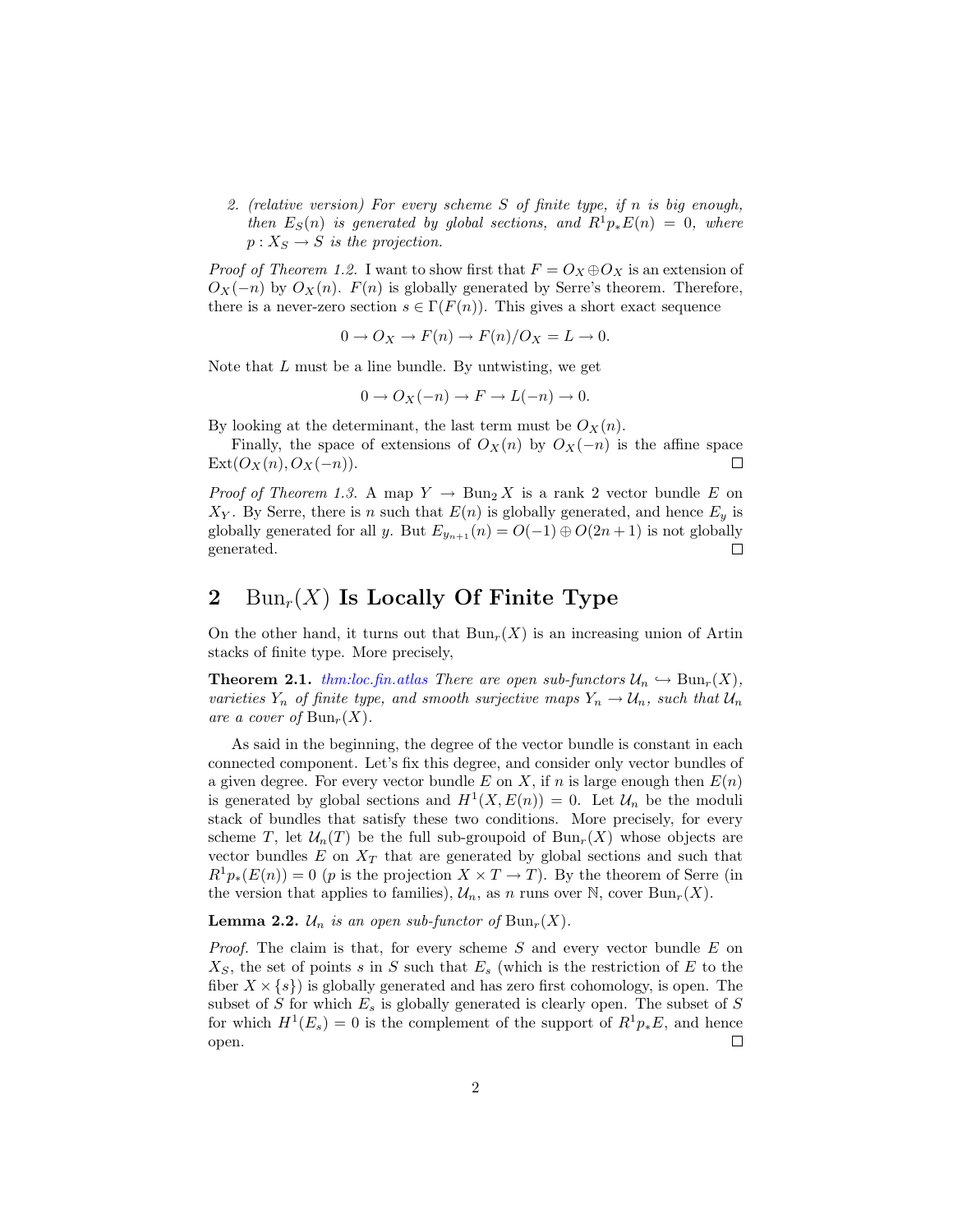Suppose that T is affine and connected, and let  $E \in Ob \mathcal{U}_n(T)$ . For every  $t \in T$ , the Euler characteristic of the restriction  $E_t(n)$  of  $E(n)$  to  $X \times \{t\}$  is  $\chi(E_t(n)) = \dim H^0(E_t(n)) - \dim H^1(E_t(n)) = \dim H^0(E_t(n)).$  By flatness,  $\chi(E_t(n))$  is constant. This means that the sheaf  $p_*\text{Hom}(O_T, E(n))$  is a vector bundle. To compute its rank, note that, for every  $t \in T$ 

$$
\deg(E_t \otimes O(n)) = r \deg(O(n)) + \deg(E_t),
$$

and so the dimension of  $H^0(E_t(n))$ , which is the rank of  $p_*\underline{\text{Hom}}(O_T, E(n))$ , is

 $d = \deg(E_t(n)) + r(g-1) = r \deg(O(n)) + \deg(E) + r(g-1).$ 

For every T, let  $\mathcal{Z}_n(T)$  be the groupoid whose objects are pairs  $(E, \phi)$ , where  $E \in Ob \mathcal{U}_n(T)$  and  $\phi: O(n)^d \to E$  is an epimorphism, and the morphisms between  $(E, \phi)$  and  $(E', \phi')$  are maps  $f : E \to E'$  such that  $f \circ \phi = \phi'$ . Note that  $\mathcal{Z}_n$  is actually an equivalence relation, rather than a groupoid (i.e. the stabilizers of objects are trivial).

**Lemma 2.3.**  $\mathcal{Z}_n$  is representable by an open subscheme of the Quot-scheme.

*Proof.* Let  $E$  be a coherent sheaf over  $X$ . Recall that the Quot functor sends a scheme S to

 $\mathrm{Quot}_{E/X}(S) = \{ (G, \phi) | G \text{ is a sheaf over } X_S \text{ which is flat over } S \text{, and } \phi : E_S \to G \text{ is an epimorphism} \}.$ 

Let  $F$  be the following functor:

 $F(S) = \{(G, \phi) | G$  is a sheaf over  $X_S$  which is flat over  $X_S$ , and  $\phi : E_S \to G$  is an epimorphism}.

 $\mathcal{Z}_n$  is an open sub-functor of F, so it is enough to prove that F is representable by an open sub-scheme of Quot.

Suppose we have a map  $S \to \mathrm{Quot}_{E/X}$ , i.e. a coherent sheaf G over  $X_S$  and a surjection  $\phi : E_S \to G$ . We need to show that the set of points  $s \in S$  such that  $G_s$  is flat over  $X_s$  is open. Let  $p : X_S \to S$  be the projection. Let  $A \subset X_S$ be the locus where G is non-flat. A is closed, and so  $S \setminus p(A)$ , which is the set we are after, is open (note that  $X$ , and so  $p$ , is proper).  $\Box$ 

If  $(E, \phi) \in \mathcal{Z}(T)$ , then  $\phi$  gives a map between  $O_T^d$  and  $p_*(E(n))$ . Let  $\mathcal{Y}_n(T) \subset$  $\mathcal{Z}_n(T)$  be the collection of such  $(E, \phi)$  such that this last map is an isomorphism. It is clear that  $\mathcal{Y}_n$  is open in  $\mathcal{Z}_n$ , and hence in the Quot scheme. In particular, it is representable.

Finally, we want to show that the natural map  $\mathcal{Y}_n \to \mathcal{U}_n$  is a smooth surjection. In fact,

#### **Lemma 2.4.** The map  $\mathcal{Y}_n \to \mathcal{U}_n$  is a  $GL_d\text{-}torsor$ .

*Proof.* Let  $S \to \mathcal{U}_n$  be an S-valued point. This is a vector bundle E over  $X_S$ . Lifting this point to  $\mathcal{Y}_n$  is, by definition, choosing an identification between  $O_S^d$ and  $p_*(E)$ . This set of identifications is a  $GL_d$  torsor, as these are vector bundles of degree d.  $\Box$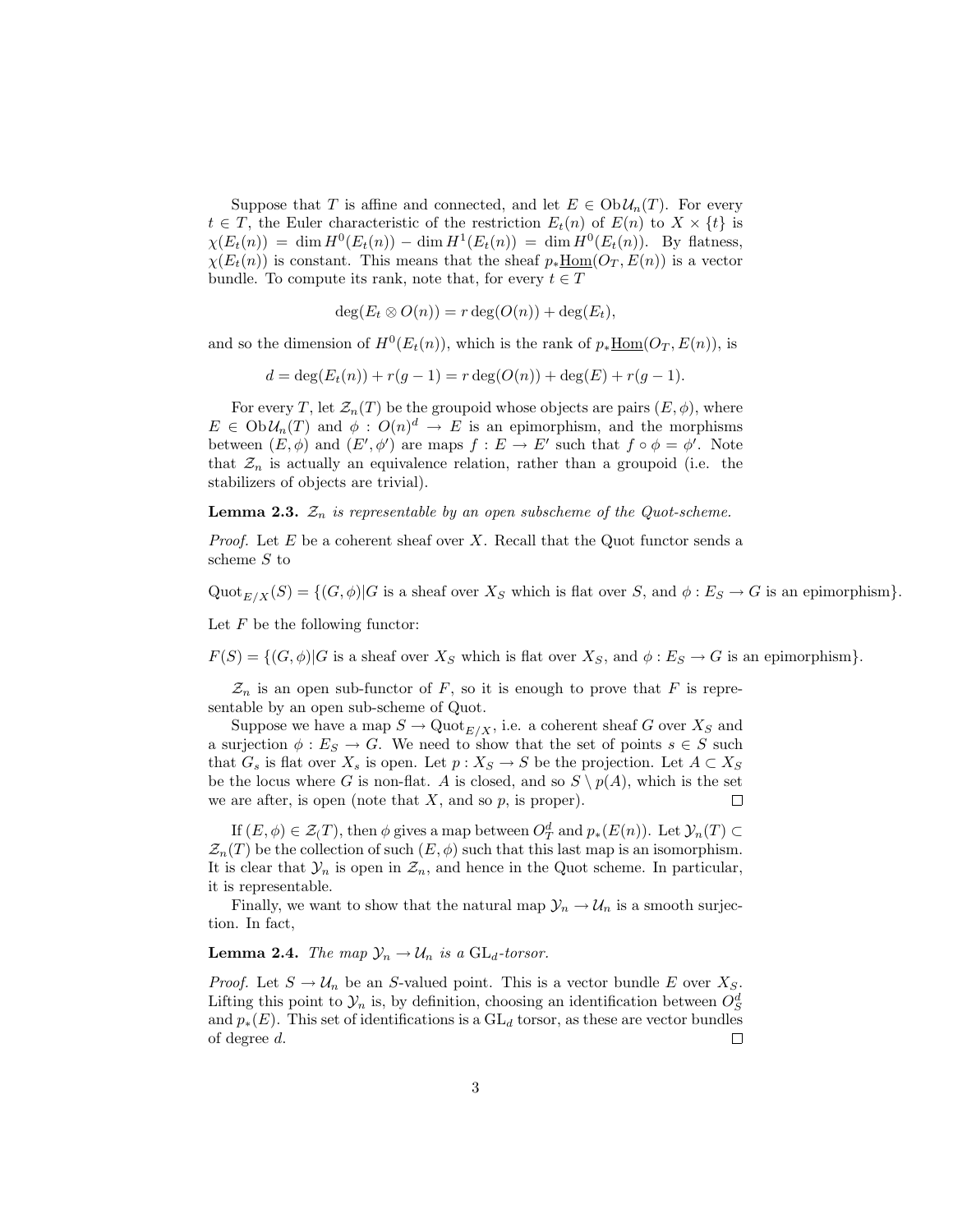#### 3 Level Structure

Pick  $x \in X$ . For every n, let  $(nx) \hookrightarrow X$  be the n'th infinitesimal neighborhood of x in X, and let  $\text{Bun}_r^{(nx)} X$  be the following functor:

 $\text{Bun}_r^{(nx)} X(S) = \{(E, \phi) | E \text{ is a rank } r \text{ vector bundle on } X_S \text{ and } \phi : E_{(nx)_T} \stackrel{\cong}{\to} O_{(nx)_T}^r\}$ 

**Proposition 3.1.** If  $n > m$ , then the map  $\text{Bun}_r^{(nx)} X \to \text{Bun}_r^{(mx)} X$  is representable.

*Proof.* Let  $S \to \text{Bun}_r^{(mx)} X$  be a map, i.e. a pair consisting of a vector bundle E on  $X_S$  together with an isomorphism  $\phi: E_{(mx)_S} \to O_{(mx)_S}^r$ . Let  $\mathcal F$  be the fiber product. For every scheme  $T, \mathcal{F}(T)$  is an equivalence relation, whose objects are triples of

- 1. A map  $T \to S$ .
- 2. A vector bundle F on  $X_T$  and an isomorphism  $\psi: F_{(nx)_T} \to O_{(nx)_T}^r$ .
- 3. An isomorphism  $\xi: E_T \to F$ .

such that  $\phi_T = \psi_{(mx)_T} \circ \xi_{(mx)_T}$ . Equivalently, the objects are pairs consisting of

- 1. A map  $T \to S$ .
- 2. An isomorphism  $\psi: E_{(nx)_T} \to O_{(nx)_T}^r$ .

such that the restriction of  $\psi$  to  $E_{(mx)_T}$  is equal to  $\phi_T$ . We want to show that this functor is representable. For any k, consider the group scheme  $GL(E_{(kx)S})$ —a group scheme over  $(kx)_{S}$ —and its restriction of scalars,  $G_k$ , to S. Denote the kernel of the map  $G_n \to G_m$  by  $G_m^n$ . The functor  $\mathcal F$  is a torsor over the group scheme  $G_m^n$ , and, therefore, representable.  $\Box$ 

Let  $p_n: \text{Bun}_r^{(nx)} X \to \text{Bun}_r X$  be the projection.

**Proposition 3.2.** For every n there is N such that  $p_N^{-1}\mathcal{U}_n \subset \text{Bun}_r^{(Nx)}X$  is a scheme.

*Proof.* Take  $n = 0$  for example (the proof in general is the same). We want to show that, if  $N$  is large enough, the functor

$$
F(S) = \{(E, \phi) | E \in \mathcal{U}_0(S), \phi : E_{(Nx)_S} \stackrel{\cong}{\to} O^r_{(Nx)_S} \text{ as } O_{(Nx)_S}\text{-modules}\}
$$

is representable.

**Lemma 3.3.** If N is large enough, then, for all  $E \in \mathcal{U}_0$ , global sections are determined by their restriction to  $(Nx)$ . More precisely, for every S and every  $E \in \mathcal{U}_0(S)$ , the restriction map  $p_*(E) \to p_*(E_{(Nx)s})$  is injective as a bundle map.